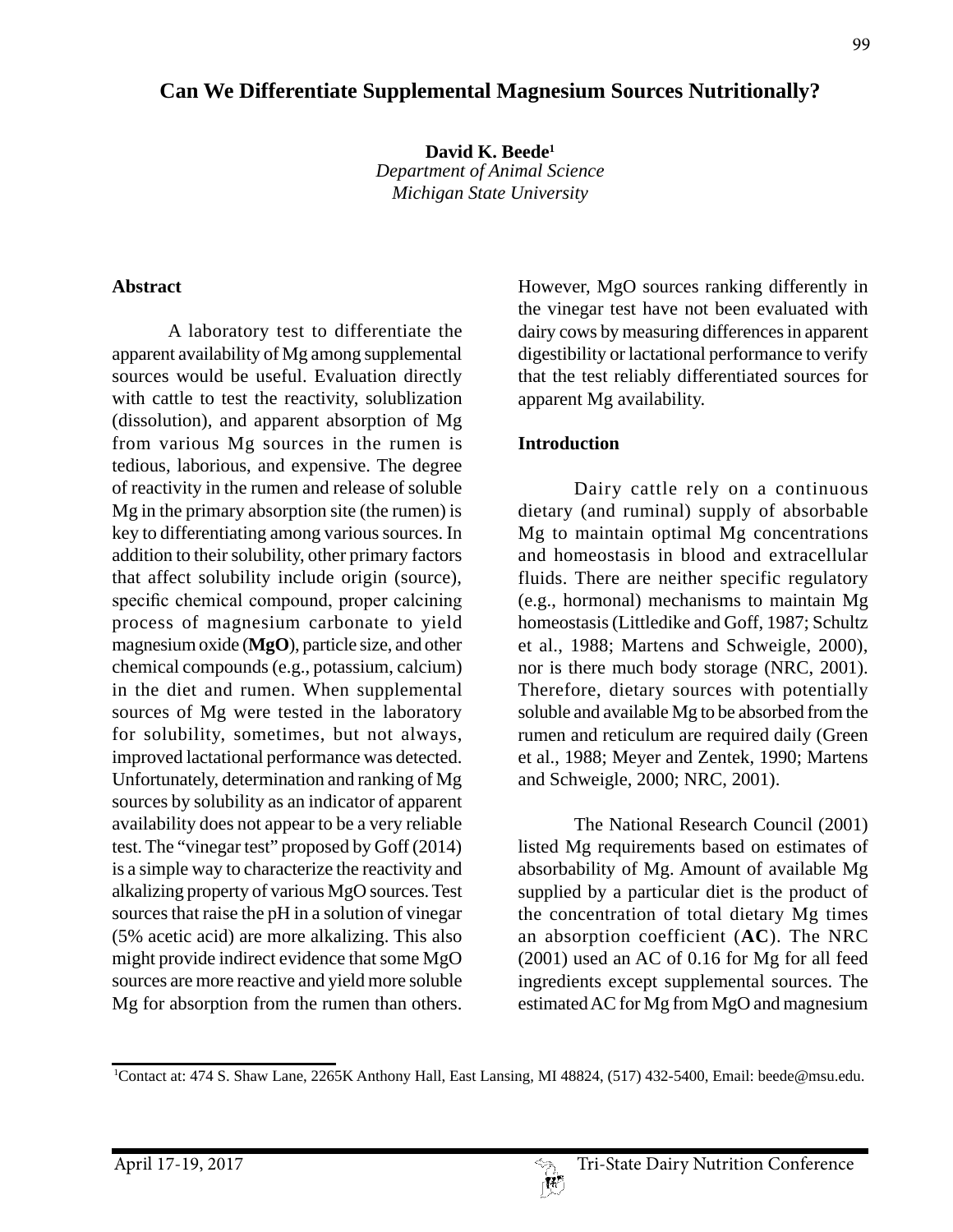hydroxide was 0.70, 0.90 for magnesium sulfate, and 0.30 to 0.35 for magnesium carbonate and dolomitic limestone (see Table 15-4, page 312; NRC, 2001).

However, some of these estimates are from non-ruminant animal studies and (or) using "reagent grade" Mg salts because no other information was available. Jittakhot et al. (2004) used MgO to increase dietary Mg from 0.39 to 0.64% (adding 7.6 g Mg to the diet from MgO). The increase in apparent absorption of dietary Mg was 3.6 g. This suggests their MgO had a coefficient of absorption of about 0.47, considerably lower than the 0.70 listed in NRC (2001). Additionally, with the lack of research results to make the AC estimations for most feedstuffs, the NRC subcommittee lowered the mean overall AC by 1 standard deviation for practical application to reduce the risk of Mg deficiency. In a meta-analysis of mass balance studies done in Ohio with feedstuffs typical of those in the TriState area, Weiss (2004) calculated an average apparent digestibility for dietary Mg of 0.24 when the dietary K was 1.0% (near the NRC K recommendation). Since released in 2001, many dairy nutritionists suspect that the NRC AC (0.16) is an over-estimation based on cases with relatively low total dietary Mg, suboptimal lactational performance, and (or) sub-clinical Mg deficiency. In most cases with lactating dairy cows some supplemental Mg source is needed to meet requirement for absorbed Mg.

A common question from the feed industry is: "Can we differentiate supplemental magnesium sources nutritionally?" This is asked because: 1) it is known or suspected that there are distinct differences in apparent availability of Mg from a fairly large list of choices for supplemental Mg and 2) it might be desired to provide the greatest apparently available Mg per unit price, or a differential price point

based on apparent availability among sources. Because of the ever evolving number and origin of sources of feed grade Mg, the desire would be to have a relatively quick laboratory method that could: 1) at minimum, reliably, but indirectly, rank a set of sources from best to worst for apparent availability and 2) even better, provide a reasonably accurate value of apparent availability of each source that could be used in ration formulation. For this discussion "apparent availability" is used to define that proportion of Mg from a feed grade source that ultimately is presented in the animal's blood stream. It is "apparent" because there is some recycling of once-absorbed Mg back into the digestive tract where it can be absorbed again.

Differing apparent availability of various supplemental Mg sources may be influenced by several factors: source or origin; physical and chemical properties; the source's reactivity in the ruminal fluid; and absorption mechanisms in the rumen and factors influencing those mechanisms. Objectives of this paper are: 1) to characterize known factors that can affect the apparent availability of Mg; 2) summarize associated research to demonstrate effects of the aforementioned factors; and 3) comment on possible simple laboratory tests that might provide information about reactivity and the potential to predict apparent availability of various MgO sources.

## **Factors Affecting Apparent Availability of Mg from Supplemental Sources**

# *Sources of supplemental Mg*

In order to be absorbed from the rumen, the Mg from any basal feed ingredient or supplemental source must first be solubilized and exist in its ionized state  $(Mg<sup>+2</sup>)$  in the fluid of the rumen and reticulum (henceforth called the "ruminal fluid").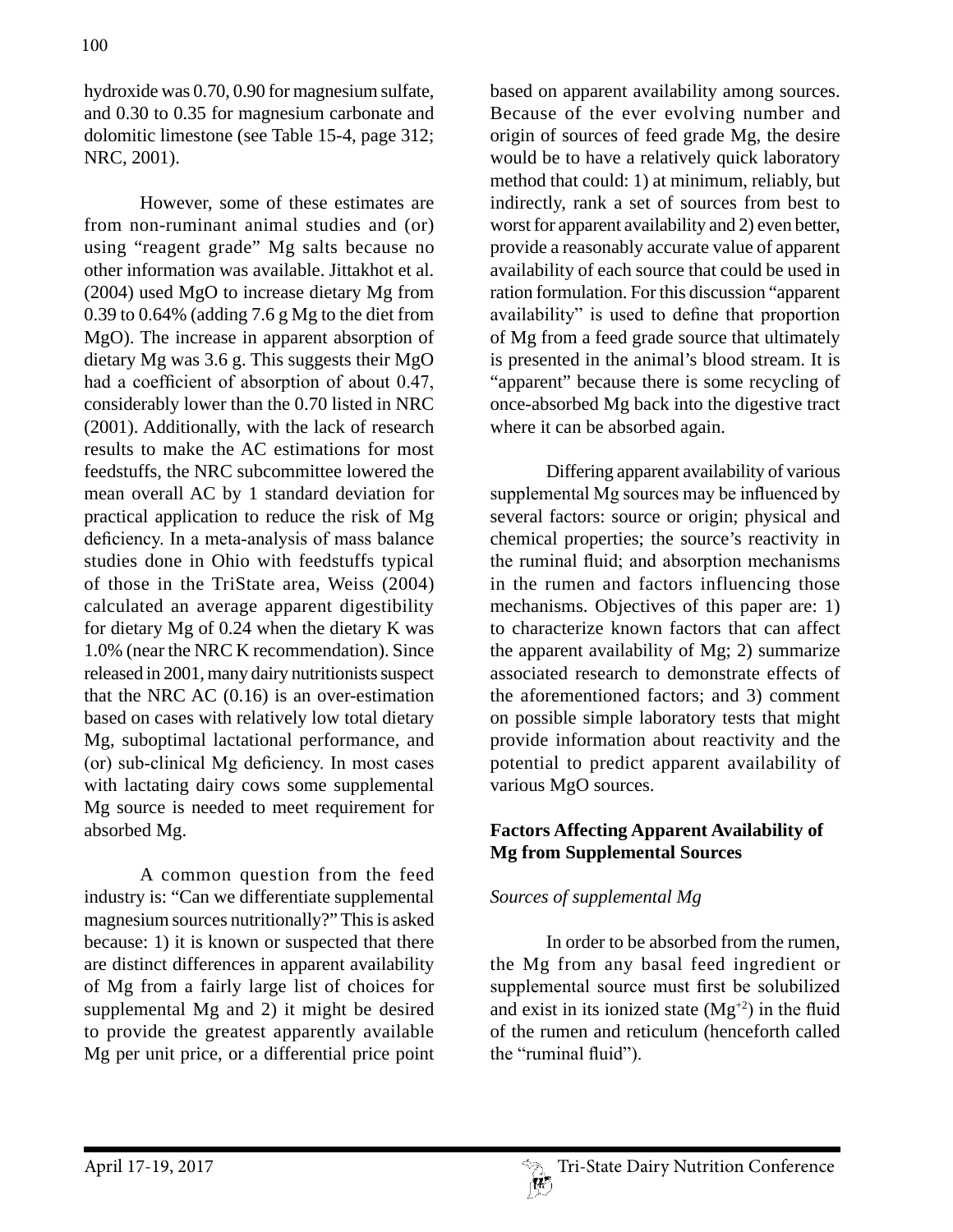Magnesium carbonate typically is obtained by mining the ores known as mineral magnesites. In rare occasions, these magnesites may be ground directly and offered as a feed source of Mg. However, their Mg availability is very low or non-existent. The Mg in magnesites and dolomite minerals (anhydrous carbonate minerals composed of calcium magnesium carbonate or dolomitic limestone) should be considered totally unavailable for absorption by dairy cattle; absorption coefficient of Mg equal to zero.

The primary use of magnesium carbonate is to produce magnesium oxide (**MgO**) via a calcining process (reduction, oxidization, and burning or roasting with strong heat). Some feed grade MgO sources are produced by calcination of magnesium carbonate. In Scotland, Wilson (1981) found that magnesites calcined for 3 hr at temperatures of  $1,472$  to  $2,012$ <sup>o</sup>F resulted in MgO with greater availability for sheep compared with those burned at 1,202°F or less, or at greater than 2,372°F. In another Scottish study, MgO resulting from higher temperature calcination  $(1,472 \text{ to } 2,012 \text{°F})$  had greater apparent Mg availability compared with MgO from lower temperature (932 to 1,202°F) calcination (Adam et al., 1996.). Higher temperatures result in greater surface area by breaking down the magnesium carbonate particles, thus increasing the potential for solublization and release of Mg into the ruminal fluid.

### *Magnesium oxides*

Magnesium oxides are commonly used Mg salts in dairy diets typically with at Mg content ranging between about 51 to 59% (Urdaz et al., 2003). They are included in dairy rations to alkalize the rumeno-reticular ecosystem when rations are lower in forage than normal and when supplemental Mg is needed to meet requirements. The desire to differentiate supplemental MgO sources obviously is not new. Long ago Michigan State University researchers (Emery et al., 1965; Thomas et al., 1969) studied dietary and metabolic effects of magnesium oxide (an alkalizer) and sodium bicarbonate (a buffer) on milk fat concentrations in cows fed restricted-roughage rations. They found that milk fat concentration, milk yield, ruminal pH, and molar percentages of ruminal acetate, iso-butyrate, and iso-valerate were increased by feeding MgO and that some of the effects could be additive with the joint feeding of sodium bicarbonate. The authors speculated that beyond the alkalizing effects of MgO that Mg *per se* may act to increase uptake of plasma acetate and triglycerides at the mammary gland to affect milk fat concentration.

Other Mg sources, besides MgO, available for supplementation in dairy rations include magnesium sulfate  $\bullet$  7  $H_2O$  (Epson salts; 9.8% Mg) and magnesium chloride  $\cdot$  2  $_{\rm H_2O}$  (18% Mg); both are soluble in ruminal fluid and their Mg has relatively high availability for absorption; however, they are relatively low in Mg. These so-called anionic salts are included sometimes in pre-fresh supplements to provide an available source of Mg, as well as the respective anion to reduce dietary cationanion difference and to help acidify close-up cows to aid in prevention of periparturient hypocalcemia. However, with their relatively low Mg concentration and risk to reduce feed intake (they are not very palatable), their inclusion in rations is typically fairly low. Also, unlike the potential of some of the more reactive MgO sources, magnesium sulfate and chloride provide no alkalizing action in the rumen. Magnesium phosphate (**MgP**) that was originally from Sweden and chelates of Mg were tested in the USA, but they never became viable commercial products, although MgP showed promise as a supplemental source of Mg and P for lactating dairy cows (O'Connor et al., 1988);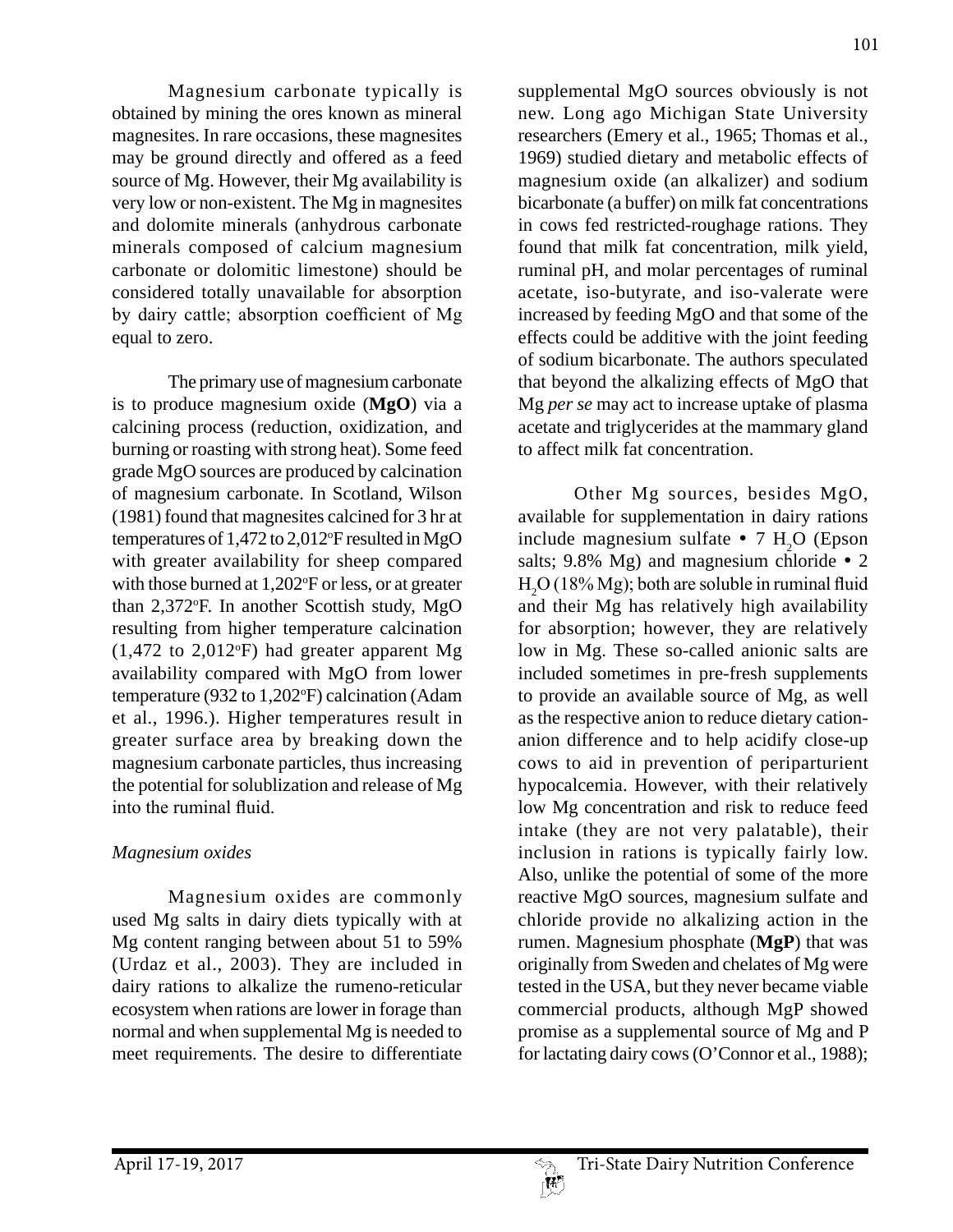neither of these sources has alkalizing properties in the rumen.

### *Particle size*

Following their early work characterizing the lactational responses to MgO as a ruminal alkalizer and Mg's metabolic influence to overcome "low-milk fat syndrome", Thomas et al. (1969) and Emery et al. (1965) delved more deeply into the apparent bioavailability of Mg from MgO (Jesse et al., 1981). They examined the effects of particle size from  $MgO$  ( $\sim$ 56%) Mg) using the same magnesium carbonate ore from the same calcining process on availability of Mg by 3 techniques. They used a loading technique in which cows consuming a Mgadequate diet were given separately an excess load of 4 different particle sizes of MgO into the rumen and then they quantified the relative amount of Mg appearing in urine over time, which was a function of size of the load and the availability of the Mg treatments (varying in particle size). A second technique measured changes in milk fat production of cows fed a restricted-roughage diet. Cows fed the more readily available MgO treatments were expected to increase milk fat, indicating differences in relative Mg availability among particle size treatments. They demonstrated that MgO ground to pass through a 200-mesh screen size (-200) or a 20 mesh (-20) screen resulted in more Mg in urine of cows compared with the baseline (with no Mg treatment fed) Mg excretion. In another study, increased milk fat concentration, milk fat yield, and blood serum Mg concentration resulted when cows were fed MgO with -20 (finest), 30 to 100, or 12 to 40 mesh screen size compared with no MgO supplementation. Authors suggested that differences resulted from the greater solublization in ruminal fluid of MgO with finer particle size, as noted also in their *in vitro* incubation work (described below). MgO sources should be ground as fine as possible,

while still meeting Occupational Safety and Health Administration standards, to increase potential for solublization and availability of the MgO for absorption of the Mg.

Solubility of the MgO at the varying particle sizes noted above also was characterized in an *in vitro* ruminal fermentation system (Jesse et al., 1981). Release of solubilized Mg after incubation  $(0, 3.5, 6, 12,$  and  $24$  hr) in strained, centrifuged rumen fluid (without added buffer) was characterized. Maximum concentration of soluble Mg occurred at 12 hr from the most finely ground (-20 screen mesh size) MgO; about 30% less soluble Mg (on a relative basis) was present with 12 to 40, or 30 to 100 screen mesh sizes at 12 and 24 hr of incubation. Ruminal fluid pH *in vitro* had similar patterns as soluble Mg relative to incubation time and MgO particle size. It was concluded that MgO with the finer particle size resulted in more soluble Mg potentially available for ruminal absorption. For the particular MgO source tested, even the unground coarse material was partially reactive with some solublization and apparent absorption of Mg using the 3 testing techniques (Jesse et al., 1981).

Following the work of Jesse et al. (1981), researchers at the University of Florida set about characterizing the *in vitro* solubility of 11 feed grade sources of Mg, 8 of which were MgO (Beede et al., 1992). The *in vitro* system was a modification of the techniques of Tilley and Terry (1963) and Jesse et al. (1981). The system included strained ruminal fluid from a ruimnally fistulated cow fed alfalfa plus trace mineralized salt, McDougall's artificial saliva buffer, and solublization of Mg in sample tubes (in triplicate) was characterized at 0, 6, 12, 24, 36 and 48 hr of incubation of 0.5 g of ground dietary concentrates containing the different Mg sources (Beede et al., 1989). The pH of the buffered *in vitro* rumen system was maintained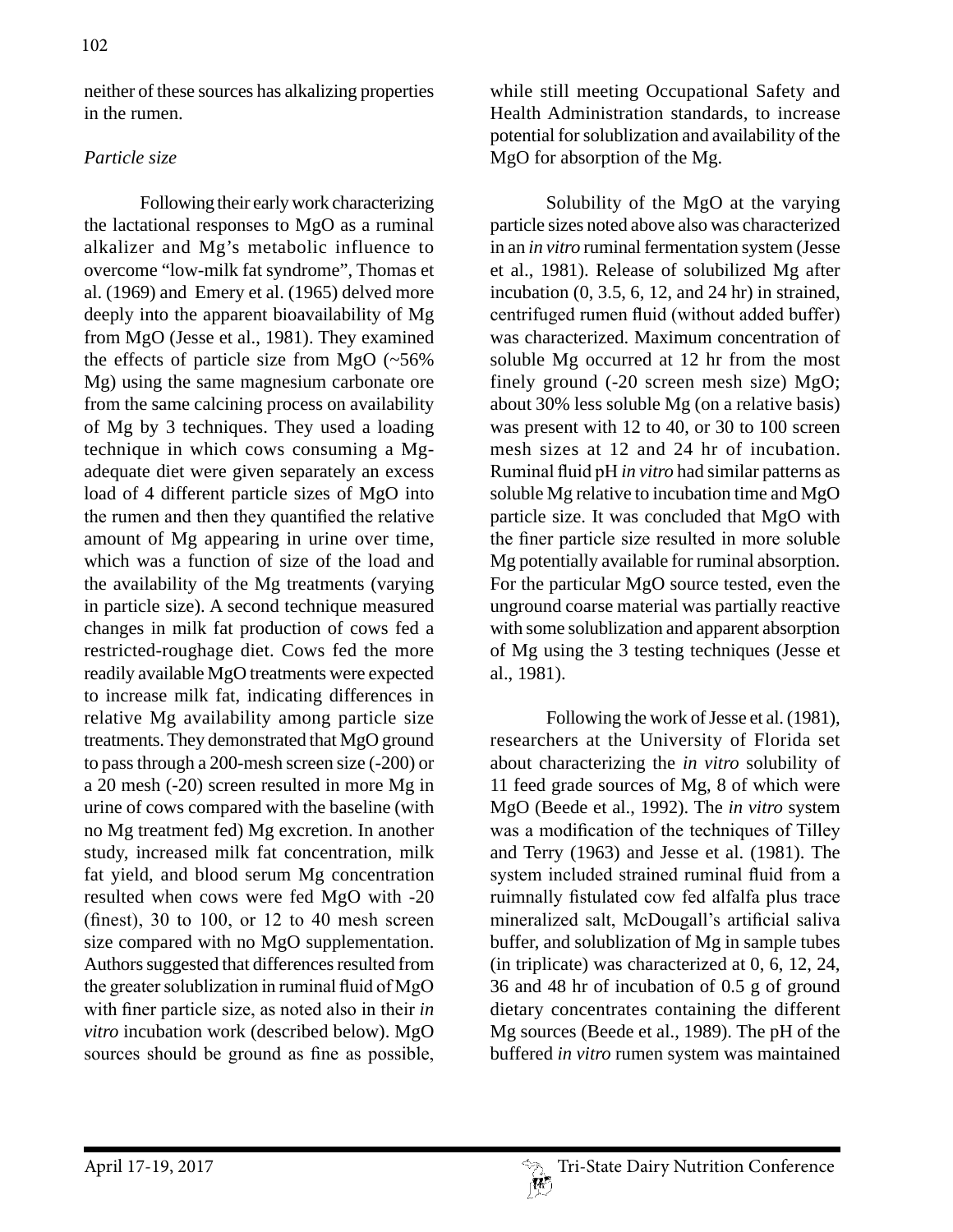at an average  $\sim 6.78$  and ranged from 6.94 (0 hr) to 6.64 (36 hr) across the 48-hr incubation. Average percentage of the total Mg from the supplemental Mg sources solubilized in the 48 hr rumen incubation was 13.9% and ranged from 1.4 to 27.9%. Average solublization percentages (in parentheses) for the different sources were: Min-Ad U.S.A. (1.4%); SuperMag-Greek (MgO) (6.5%); MagFeed-Greek (MgO) (7.6%); Mg phosphate-Swedish (11.2%); Chinese-MgO (11.4%); BayMag58-Canadian (MgO) (14.2%); Magal-Spanish (MgO) (14.5%); CoMag-Turkish (MgO) (14.6%); FeedOx-U.S.A. (MgO) (20.4%); MagOx-U.S.A. (MgO) (22.6%); and Rumen-Mate-U.S.A. (27.9%). There are 2 very important points to understand about these solublization percentages: 1) they were determined from Mg sources nearly 30 years ago and very likely are not representative of products today, even of the same name and origin; and 2) the values are not apparent absorption or availability values, but rather the percentage of the total Mg in the source that was found in the soluble fraction of the *in vitro* rumen incubation after 48 hr.

Subsequent to the assessment of Mg solubility using the *in vitro* rumen system, a lactation performance experiment was conducted using 4 of the MgO sources: MagFeed-Greek (7.6% soluble Mg from MgO in the in vitro system), Magal-Spanish (14.5% soluble Mg from MgO), BayMag58-Canadian (14.2% soluble Mg from MgO), and MagOx-U.S.A.  $(22.6\%$  soluble Mg from MgO). Thus, MgO sources evaluated in the lactation experiment ranged from 7.6 to 22.6% in soluble Mg from the *in vitro* rumen system. Particle size distributions of each source are reported in Beede et al. (1992). On average, MagFeed-Greek had the largest particle size and MagOx-U.S.A. had the smallest particle size, with BayMag58-Canadian and Magal-Spanish having intermediate average particle sizes.

Eighty-six midlactaion Holstein cows were used in a randomized incomplete block design. The basal diet was 55% concentrate, 13% alfalfa hay, and 32% corn silage, dry basis. The basal TMR (Control) without Mg supplementation contained 0.21% total Mg. The 4 supplemental MgO sources were each supplemented in the basal diet to provide total dietary Mg concentrations of 0.27, 0.35, and 0.46%. Daily DMI was greater when cows were fed MagFeed-Greek vs. Magal-Spanish, BayMag58-Canadian, and MagOx-U.S.A.  $(P < 0.02)$  and DMI was greater with Magal-Spanish vs. BayMag58-Canadian and MagOx-U.S.A. ( $P < 0.08$ ). Milk yield was greater with MagFeed-Greek vs. Magal-Spanish, BayMag58-Canadian, and MagOx-U.S.A. (P < 0.12). There was no effect on 3.5% FCM yield. Milk fat concentration (in parenthesis) was lower  $(P<0.05)$  when cows were fed Control  $(3.50\%)$ versus MagFeed-Greek (3.61%), Magal-Spanish (3.73%), BayMag58Canadian (3.70%), and MagOx-U.S.A (3.65%), respectively. There were no differences in milk protein percentages due to the 4 MgO supplemental sources.

When the effect of dietary Mg concentrations (pooled across MgO sources) was considered, there was significant lactational performance responses. Daily DMI declined linearly  $(P< 0.001)$  as total dietary Mg increased from 0.21% (Control) to 0.46%, about a 3% decline. Overall, 3.5% FCM yield increased linearly ( $P < 0.05$ ) as total dietary Mg increased from 0.21 to 0.46%, with a 5.3% increase with 0.27% Mg compared with 0.21% (pooled across MgO sources). Mike fat percentage also increased ( $P < 0.05$ ) from 3.5% (Control) to 3.72, 3.68 and 3.62% with 0.27, 0. 35, and 0.46% total Mg, respectively. Increasing dietary Mg did not affect milk protein percentage, and there were no MgO treatment by dietary Mg concentration interactions detected.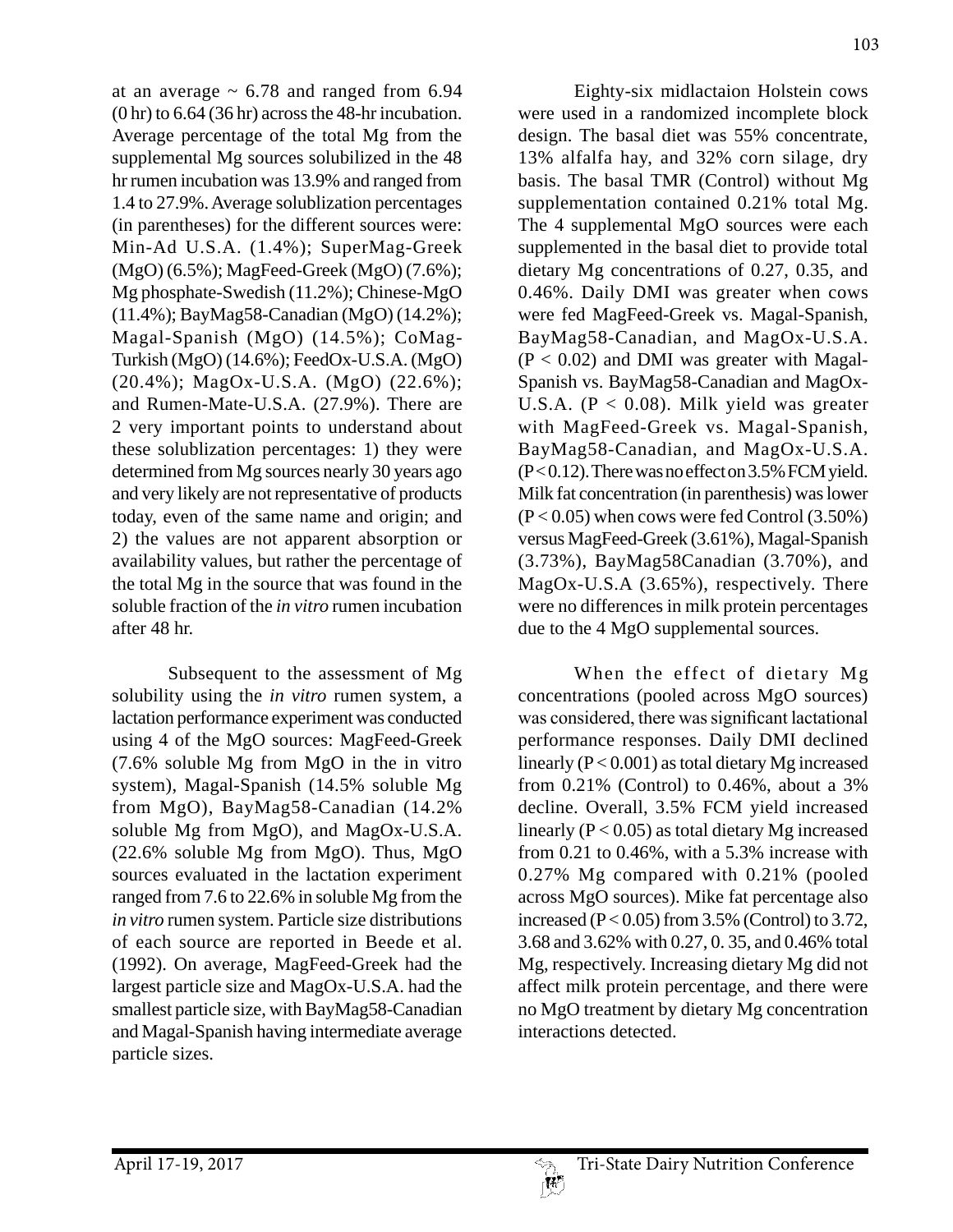There was some lactational performance effects detected related with MgO source and its solubility in the *in vitro* rumen system. However, the source (MgO-Greek) with the lowest (7.6%) apparent *in vitro* solubility among the 4 MgO sources had the greatest numerical DMI, milk yield, 3.5 FCM yield, and milk fat percentage. Overall, it does not appear that the *in vitro*  solubility test in a buffered system suggests anything about lactational responses one should expect.

## *Absorption of Mg in the rumen and interfering compounds*

In adult ruminants, the rumen and reticulum are the principal locations of Mg absorption (Martens and Gabel, 1986). Thus, it is critical in adult dairy cattle that this divalent cation  $(Mg<sup>+2</sup>)$  be soluble in ruminal fluid and presented at the ruminal epithelial cells for absorption. In pre-ruminant calves and nonruminants, Mg absorption is primarily from the small intestine; Mg salts that are poorly soluble in neutral pH water can be solubilized by action with HCl in the abomasum or stomach. This facilitates absorption of Mg in the small intestine. However, in ruminants, Mg absorption is dependent on the concentration of  $Mg^{2}$  in the ruminal fluid where pH typically is greater than 5.8. However, ruminal pH can be less than 5.5 for considerable lengths of time (e.g., 3.1 to 9.7 hr) in lactating dairy cows (Oba and Allen, 2000).

Once solubilized in the ruminal fluid, the ionized  $Mg^{+2}$  can be absorbed at the interface of the rumen epithelial cell apical membrane. Absorption of  $Mg^{+2}$  is either by an active transport system (transcellular system) or by a passive or paracellular transport system (Ebel, 1990; Martens and Schweigel, 2000; NRC, 2001). The concentration gradient of Mg between ruminal fluid and blood is the motive

force for the transcellular system. This system is very effective, even when soluble  $Mg^{2}$ concentrations in ruminal fluid are quite low. The presence of short chain fatty acids in the ruminal fluid can help promote Mg uptake by this mechanism.

Paracellular transport works based on the electrochemical gradient with high concentrations of Mg in ruminal fluid, forcing greater quantities of Mg through permeable tight junctions between epithelial cells into the extracellular space (Ebel, 1990; Martens and Schweigel, 2000). However, K inhibits this transporter because high K concentration promotes passive diffusion of K into the ruminal epithelial cells, causing a reduction in the potential difference across the apical membrane. Because the major negative charge inside the cells was the primary factor causing movement of Mg through these channels, the high K greatly reduces the effectiveness of the paracellular transport system for Mg. The effect of K was demonstrated in dairy cattle (see below). Sodium, ammonium, and Ca ions in the ruminal fluid can have similar effects on paracellular Mg absorption (Urdaz et al., 2003).

## *Dietary K and Ca effects on Mg absorption*

Weiss (2004) used data from 8 experiments, 39 dietary treatments, and 162 individual cow mass balance collections to determine apparent digestibility of total dietary Mg. Basal diets had corn silage, corn grain, and soybean meal as predominant ingredients, along with alfalfa hay or silage, and orchardgrass silage in some studies. Original studies were designed to evaluate different feed byproducts, forages, and fat supplements, but the database allowed assessment of utilization of other mineral elements as well (Weiss and Wyatt, 2004). Supplemental dietary Mg came from MgO or magnesium sulfate, and total dietary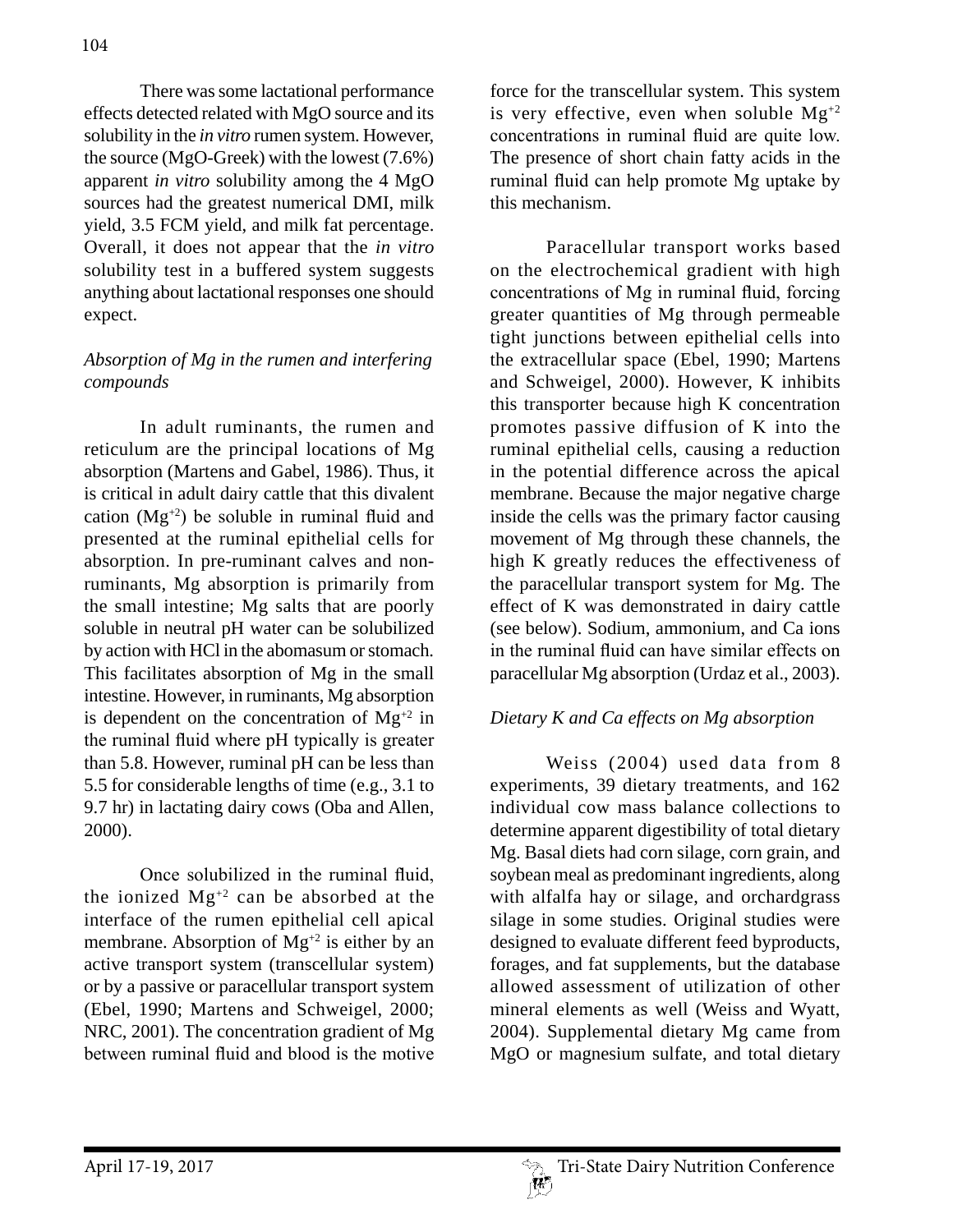Mg ranged from 0.20 to 0.36% Mg, dry basis. Mean apparent digestibility of Mg was 18% with a range of -4 to 33%; this apparent mean digestibility was about 30% less than estimated by the NRC (2001) model. A very important factor in the analysis was the concentration of dietary K that averaged 1.60% (range  $= 1.07$  to 2.65%). The authors stated that a main reason for the relatively low apparent Mg digestibility was the influence of high dietary K. At 1% dietary K, results agreed with NRC (2001); however, as dietary K concentration increased, the apparent digestibility of Mg declined 7.5-percentage units per each percentage increase in dietary K. To achieve the same amount of apparently digestible Mg at 1% K, cows had to consume an additional 18 g/day of Mg for every 1 percentage unit increase in dietary K above 1% to maintain the intake of apparently digestible Mg as consumed when fed a diet with 1% K.

Holtenius et al. (2008) studied the effects of 0.19, 0.28, and 0.37% dietary K factored with 0.19 and 0.43% dietary Mg on lactating cows fed a grass silage-based diet in Sweden. There was no effect of increasing dietary K (very low concentrations compared with those typically found in lactation rations in the TriState area and in the Weiss (2004) study) on apparent Mg absorption, urinary Mg absorption, or blood plasma Mg. Increasing dietary K or Mg did not improve milk yield. Research in the Netherlands explored effects of increasing dietary K (0.21, 0.48, and 0.75%, dry basis) on Mg absorption (Jittakhot et al., 2004). With high (~0.92% Mg of dietary DM) or low  $(-0.54\% \text{ Mg}) \text{ Mg}$ absorption, urinary excretion of Mg was reduced with increasing dietary K and increased with increasing supplemental Mg intake. Their studies also demonstrated that increasing supplemental Mg (if from an available source) can effectively counteract the inhibitory effect of K on ruminal Mg absorption.

Work increasing dietary Ca prepartum (0.49, 0.93, and 1.36% of dietary DM) with 0.18% Mg across all treatments showed reduced apparent digestibility of Mg and daily urinary Mg excretion prepartum with 1.38% Ca (Kronqvist et al., 2011). Postpartum blood Mg was lowest at day 2, 4 and 7 for cows fed the 1.38% Ca diet prepartum. Varying prepartum dietary Ca did not affect Ca status, plasma Ca, parathyroid hormone, or marker of bone resorption (**CTx**) concentrations postpartum.

105

#### **Vinegar Test of Reactivity of MgO Sources**

Goff (2014) proposed a simple method to differentiate the reactivity and potential alkalizing properties of various MgO sources. Method is described as: *"If rumen alkalinizing activity is valued, then the reactivity of MgO with acetic acid could give the nutritionist a simple test of the relative reactivity of a MgO being considered for use in lactating rations. Place 3 g of a MgO source in a container and slowly add 40 ml 5% acetic acid (white vinegar). Cap container and shake well for 15 seconds and let sit. Shake again at the 15-minute mark and check the pH at 30 minutes. Vinegar alone has a pH of 2.6 to 2.8. The best MgO sources will bring the pH up to 8.2; the worst to just 3.8 (Goff, 2014). pH is a log scale so this represents > 10,000 fold difference in the number of hydrogen ions neutralized. In an experiment with four cows with rumen fistulas, the solubility of MgO in vitro (tested in several ways) was found to parallel their solubility in the rumen and their urinary excretion (Schonewille et al., 1992)."* 

This procedure and the alkalizing effect are an indication of the reactivity and solublization of various MgO sources; it also could suggest that the Mg+2 ion is released to a greater extent and might be available for ruminal absorption. However, this idea has not been evaluated in experiments with dairy cattle.

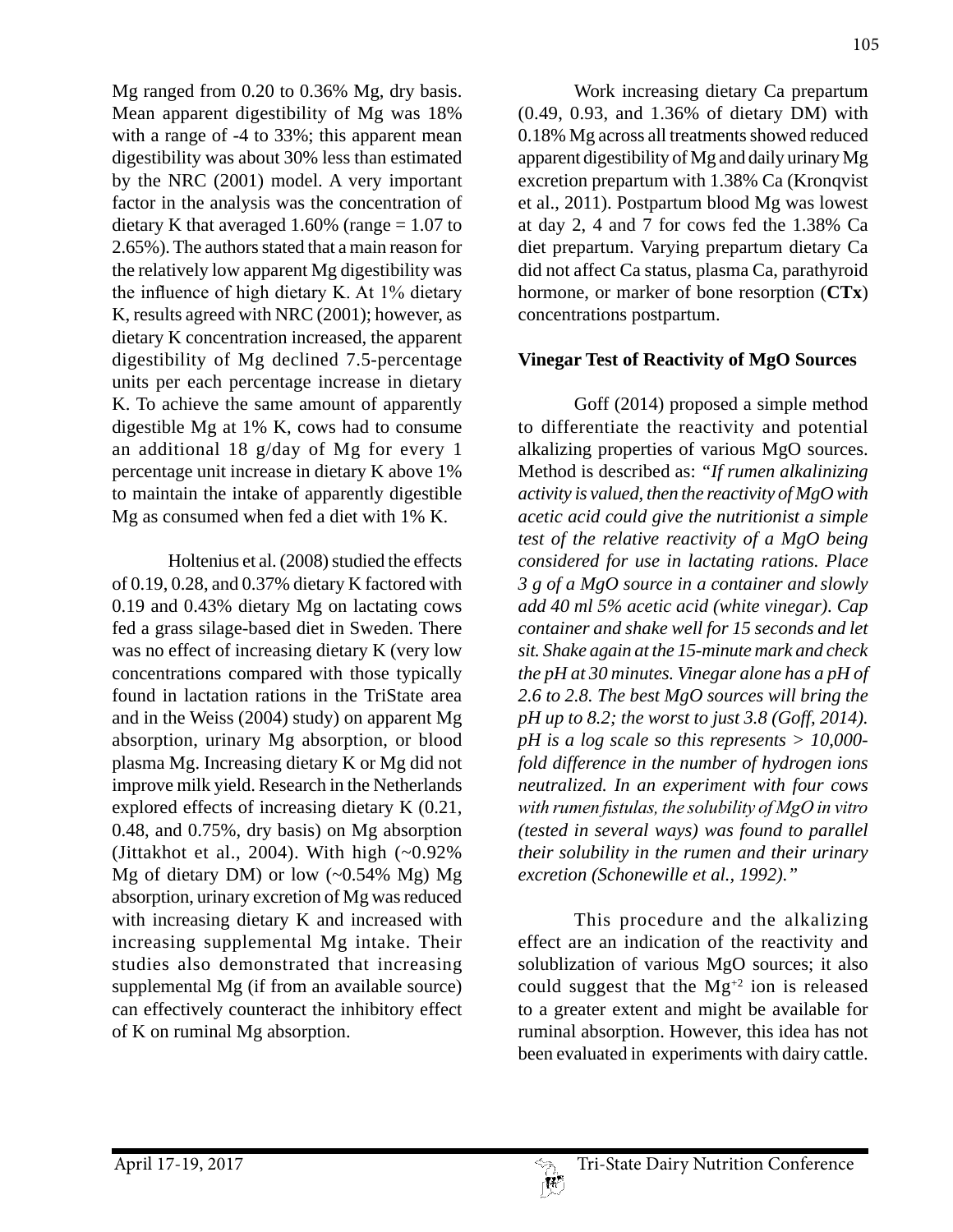Nonetheless, it offers a way to differentiate the reactivity of various MgO sources that could be easily done with a calibrated pH meter or even pH paper strips.

## **Conclusion**

When supplemental sources of Mg were tested in the laboratory for solubility, sometimes, but not always, improved lactational performance was detected. Unfortunately, determination and ranking of Mg sources by solubility as an indicator of apparent availability does not appear to be a very reliable test. The "vinegar test" proposed by Goff (2014) is a simple way to characterize the reactivity and alkalizing property of various MgO sources. It also could suggest that the  $Mg^{2}$  ion is released to a greater extent and might be available for ruminal absorption. Follow-up studies with animals are needed for proof of concept relative to apparent Mg availability using the vinegar test.

# **References**

Adam, C.L., R.G. Hemmingway, and N.S. Ritchie. 1996. Influence of manufacturing conditions on the bioavailability of magnesium in calcined magnesites measured in vivo and in vitro. J. Agric. Sci. 127:377 – 385.

Beede, D.K., G.G. Davalos, and E.M. Hirchert. 1992. Comparison of four magnesium oxide sources each fed at three dietary concentrations to lactating cows. In: Proc. 29th Florida Dairy Prod. Conf. pp 85 – 105.

Beede, D.K., E.M Hirchert, D.S. Lough, W.K. Sanchez, and C. Wang. 1989. Solubility of magnesium from feed grade sources in an in vitro ruminal + abomasal system. In: Proc. 26th Florida Dairy Prod. Confe. pp 47 – 54.

Ebel, H. 1990. Intestinal magnesium absorption. In: H. Sigel and A. Sigel, eds. Metal ions in biological systems: compendium on magnesium and its role in biology, nutrition, and physiology. New York: Dekker, pp 227 – 248.

Emery, R.S., L.D. Brown, and J.W. Bell. 1965. Correlation of milk fat with dietary and metabolic factors in cows fed restricted-roughage rations supplemented with magnesium oxide or sodium bicarbonate. J. Dairy Sci. 48:1647 – 1651.

Goff, J.P. 2014. Calcium and magnesium disorders. Vet. Clin. North Am. Food Anim. Pract. 30:359 – 381.

Green, L.W., B.J. May, G.T. Schelling, and F.M. Byers. 1988. Site and extent of apparent magnesium and calcium absorption in steers fed monensin. J. Anim. Sci. 66:2987 - 2991.

Holtenius, K., C. Kronqvist, E. Briland, and R. Sporndly. 2008. Magnesium absorption by lactating dairy cows on a grass silage-based diet supplies with different potassium and magnesium levels. J. Dairy Sci. 91:743 – 748.

Jesse, B.W., J.W. Thomas, and R.S. Emery. 1981. Availability of magnesium oxide particles of different sizes and surfaces. J. Dairy Sci. 64:197-205.

Jittakhot, S., J.T. Schonewille, H. Wouterse, C. Yuangklang, and A.C. Beynen. 2004. Apparent magnesium absorption in dry cows fed at 3 levels of potassium and 2 levels of magnesium intake. J. Dairy Sci. 87:379 – 385.

Kronqvist, C., U. Emanuleson, R. Sporndly, and K. Holtenius. 2011. Effects of prepartum dietary calcium level on calcium and magnesium in periparturient dairy cows. J. Dairy Sci. 94: 1365 – 1371.